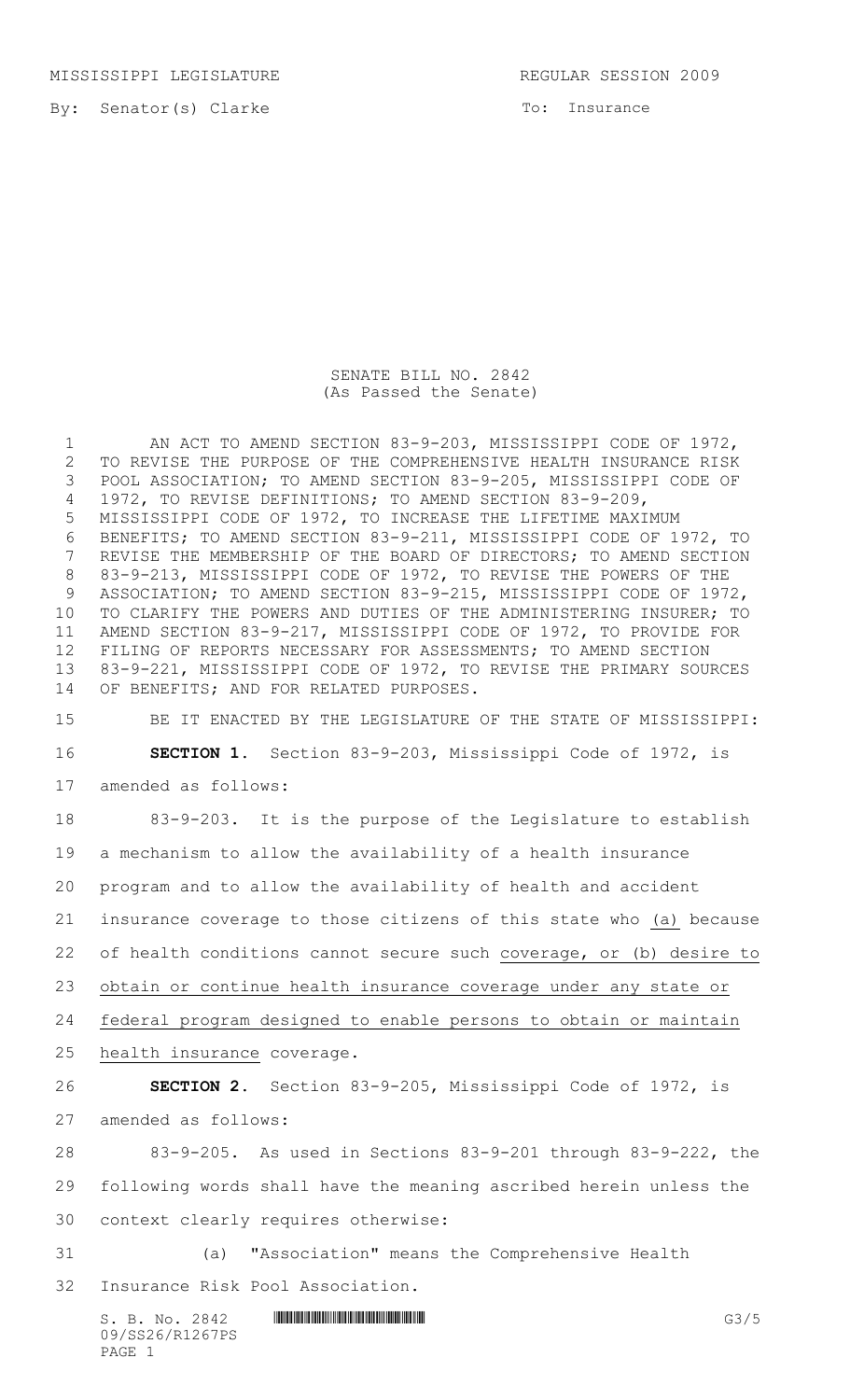| 33 | "Board" means the board of directors of the<br>(b)                                                                                                                  |
|----|---------------------------------------------------------------------------------------------------------------------------------------------------------------------|
| 34 | association.                                                                                                                                                        |
| 35 | "Church plan" has the meaning given such term under<br>(c)                                                                                                          |
| 36 | Section 3(33) of the Employee Retirement Income Security Act of                                                                                                     |
| 37 | 1974.                                                                                                                                                               |
| 38 | "Commissioner" means the Commissioner of Insurance<br>(d)                                                                                                           |
| 39 | of this state.                                                                                                                                                      |
| 40 | "Creditable coverage" has the meaning set forth in<br>(e)                                                                                                           |
| 41 | the federal Health Insurance Portability and Accountability Act of                                                                                                  |
| 42 | $(26$ USCS Section 9801 $(c)$ (1)). A period of creditable<br>1996                                                                                                  |
| 43 | coverage shall not be counted, with respect to the enrollment of                                                                                                    |
| 44 | an individual who seeks coverage under the plan, if, after such                                                                                                     |
| 45 | period and before the enrollment date, the individual experiences                                                                                                   |
| 46 | a significant break in coverage.                                                                                                                                    |
| 47 | "Dependent" means a resident spouse or resident<br>(f)                                                                                                              |
| 48 | unmarried child under the age of nineteen (19) years, a child who                                                                                                   |
| 49 | is a student under the age of twenty-three (23) years and who is                                                                                                    |
| 50 | financially dependent upon the parent or a child of any age who is                                                                                                  |
| 51 | disabled and dependent upon the parent.                                                                                                                             |
| 52 | "Excess or stoploss coverage" means an arrangement<br>(g)                                                                                                           |
| 53 | whereby an insurer insures against the risk that any one (1) claim                                                                                                  |
| 54 | will exceed a specific dollar amount or that the entire loss of a                                                                                                   |
| 55 | self-insurance plan will exceed a specific amount.                                                                                                                  |
| 56 | "Federally defined eligible individual" means an<br>(h)                                                                                                             |
| 57 | individual:                                                                                                                                                         |
| 58 | For whom, as of the date on which the<br>(i)                                                                                                                        |
| 59 | individual seeks coverage under the plan, the aggregate of the                                                                                                      |
| 60 | periods of creditable coverage is eighteen (18) or more months;                                                                                                     |
| 61 | $(i$ i)<br>Whose most recent prior creditable coverage                                                                                                              |
| 62 | was under a group health plan, governmental plan, church plan or                                                                                                    |
| 63 | health insurance coverage offered in connection with such a plan;                                                                                                   |
| 64 | (iii)<br>Who is not eligible for coverage under a                                                                                                                   |
| 65 | group health plan, Part A or Part B of Title XVIII of the Social                                                                                                    |
|    | <u> III dheer ah isaac isaac isaac isaac isaac isaac isaac isaac isaac isaac isaac isaac isaac isaac isaac isaac</u><br>S. B. No. 2842<br>09/SS26/R1267PS<br>PAGE 2 |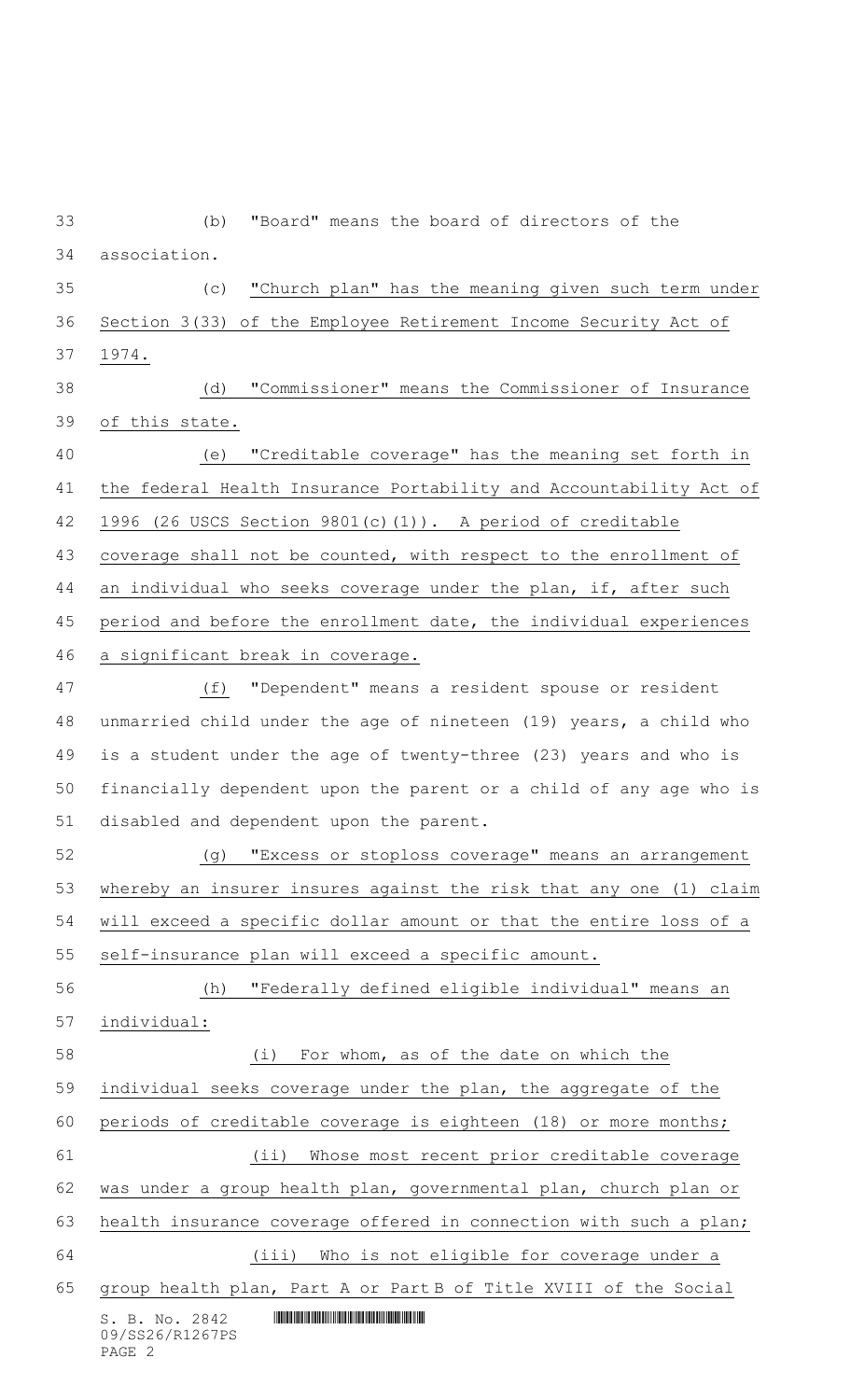Security Act (Medicare), or a state plan under Title XIX of the act (Medicaid) or any successor program, and who does not have 68 other health insurance coverage; 69 (iv) With respect to whom the most recent coverage within the period of aggregate creditable coverage was not terminated based on a factor relating to nonpayment of premiums or fraud; (v) Who, if offered the option of continuation coverage under a COBRA continuation provision or under a similar state program, elected this coverage; and 76 (vi) Who has exhausted continuation coverage under this provision or program, if the individual elected the continuation coverage described in subparagraph (v). (i) "Governmental plan" has the meaning given such term under Section 3(32) of the Employee Retirement Income Security Act of 1974 and any federal governmental plan. 82 (j) "Group health plan" means an employee welfare 83 benefit plan as defined in Section 3(1) of the Employee Retirement Income Security Act of 1974 to the extent that the plan provides medical care to employees or their dependents as defined under the terms of the plan directly or through insurance, reimbursement or otherwise. (k) "Health insurance coverage" means any hospital and medical expense incurred policy, nonprofit health care services plan contract, health maintenance organization subscriber contract or any other health care plan or arrangement that pays for or furnishes medical or health care services whether by insurance or otherwise **\* \* \*.** (i) "Health insurance coverage" shall not include one or more, or any combination of, the following: 1. Coverage only for accident, or disability 97 income insurance, or any combination thereof;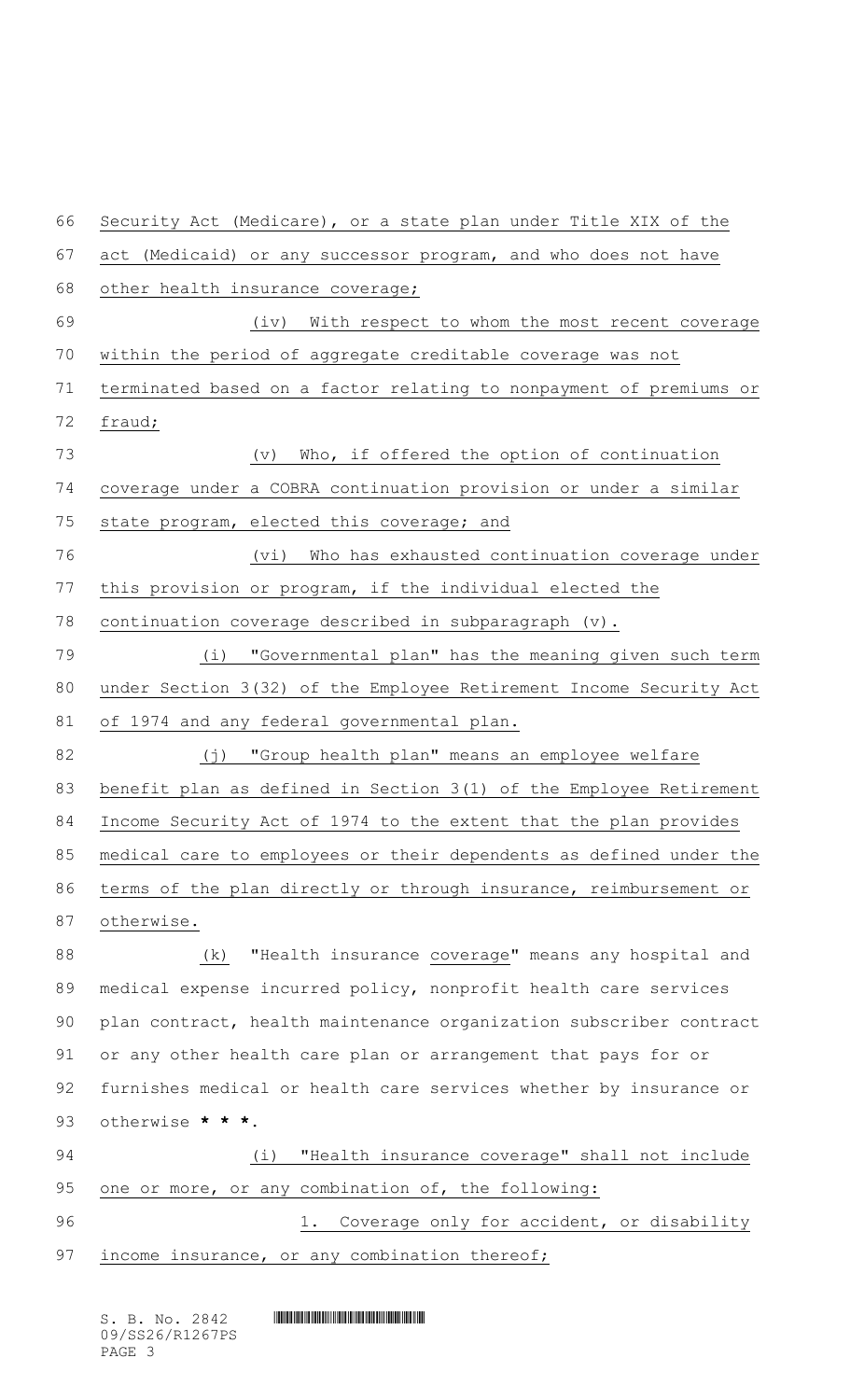| 98  | 2.<br>Coverage issued as a supplement to                           |
|-----|--------------------------------------------------------------------|
| 99  | liability insurance;                                               |
| 100 | 3. Liability insurance, including general                          |
| 101 | liability insurance and automobile liability insurance;            |
| 102 | Workers' compensation or similar<br>4.                             |
| 103 | insurance;                                                         |
| 104 | $5$ .<br>Automobile medical payment insurance;                     |
| 105 | 6.<br>Credit-only insurance;                                       |
| 106 | Coverage for on-site medical clinics; and<br>7.                    |
| 107 | 8.<br>Other similar insurance coverage,                            |
| 108 | specified in federal regulations issued pursuant to Public Law     |
| 109 | 104-191, under which benefits for medical care are secondary or    |
| 110 | incidental to other insurance benefits.                            |
| 111 | (ii) "Health insurance coverage" shall not include                 |
| 112 | the following benefits if they are provided under a separate       |
| 113 | policy, certificate or contract of insurance or are otherwise not  |
| 114 | an integral part of the coverage:                                  |
| 115 | Limited scope dental or vision benefits;<br>1.                     |
| 116 | 2.<br>Benefits for long-term care, nursing home                    |
| 117 | care, home health care, community-based care, or any combination   |
| 118 | thereof; or                                                        |
| 119 | Other similar, limited benefits specified<br>3.                    |
| 120 | in federal regulations issued pursuant to Public Law 104-191.      |
| 121 | "Health insurance coverage" shall not<br>(iii)                     |
| 122 | include the following benefits if the benefits are provided under  |
| 123 | a separate policy, certificate or contract of insurance, there is  |
| 124 | no coordination between the provision of the benefits and any      |
| 125 | exclusion of benefits under any group health plan maintained by    |
| 126 | the same plan sponsor, and the benefits are paid with respect to   |
| 127 | an event without regard to whether benefits are provided with      |
| 128 | respect to such an event under any group health plan maintained by |
| 129 | the same plan sponsor:                                             |

 $S. B. No. 2842$  **INSTERNAL SET AND AND ALL SECTION** 09/SS26/R1267PS PAGE 4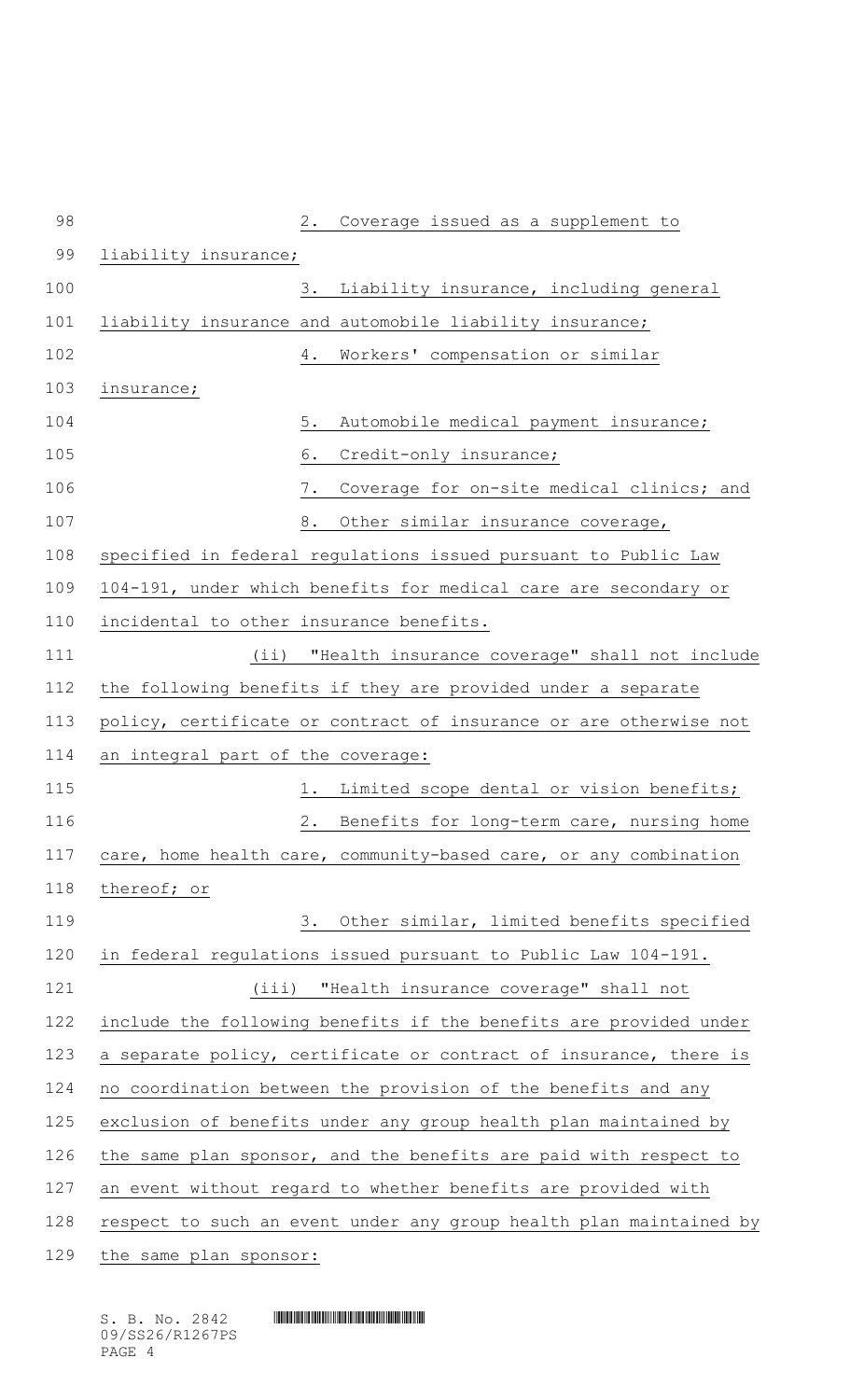1. Coverage only for a specified disease or illness; or 2. Hospital indemnity or other fixed 133 indemnity insurance. (iv) "Health insurance coverage" shall not include the following if offered as a separate policy, certificate or contract of insurance: 137 1. Medicare supplemental health insurance as defined under Section 1882(g)(1) of the Social Security Act; 2. Coverage supplemental to the coverage provided under Chapter 55, Title 10, United States Code (Civilian Health and Medical Program of the Uniformed Services (CHAMPUS); or 3. Similar supplemental coverage provided to coverage under a group health plan. (l) "Health maintenance organization" means any organization authorized under the Health Maintenance Organization, Preferred Provider Organization and Other Prepaid Health Benefit Plans Protection Act, Section 83-41-301 et seq., to operate a health maintenance organization in this state. (m) "Insurer" means any entity that is authorized in this state to write health insurance coverage or that provides health insurance coverage in this state or any third-party administrator. For the purposes of Sections 83-9-201 through 83-9-222, insurer includes an insurance company, nonprofit health care services plan, fraternal benefit society, health maintenance organization, to the extent consistent with federal law any self-insurance arrangement covered by the Employee Retirement Income Security Act of 1974, as amended, that provides health care benefits in this state, any other entity providing a plan of health insurance coverage or health benefits subject to state insurance regulation and any reinsurer reinsuring health insurance coverage in this state.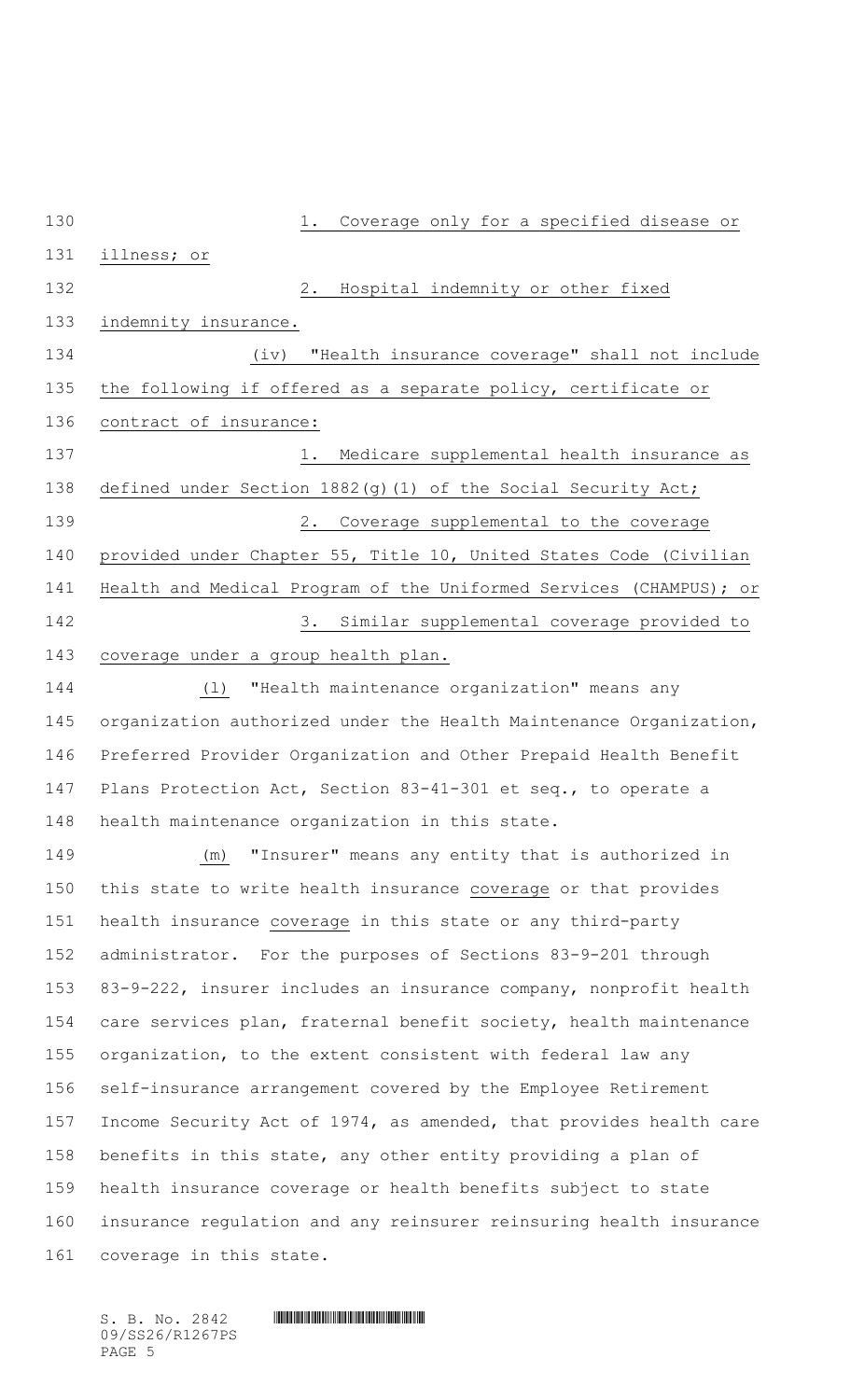(n) "Medicare" means coverage under both Parts A or B of Title XVIII of the Social Security Act, 42 USC, Section 1395 et seq., as amended.

 (o) "Plan" means the health insurance plan adopted by the board under Sections 83-9-201 through 83-9-222.

 (p) "Resident" means an individual who is legally located in the United States and has been legally domiciled in this state for a period to be established by the board and subject to the approval of the commissioner but in no event shall such residency requirement be greater than one (1) year, except that for a federally defined eligible individual, there shall not be a 173 prior residency requirement.

 (q) "Agent" means a person who is licensed to sell health insurance in this state or a third-party administrator.

 (r) "Covered person" means any individual resident of this state (excluding dependents) who is eligible to receive benefits from any insurer.

 (s) "Third-party administrator" means any entity who is paying or processing health insurance claims for any Mississippi resident.

 (t) "Reinsurer" means any insurer from whom any person providing health insurance coverage for any Mississippi resident procures insurance for itself in the insurer, with respect to all or part of the health insurance coverage risk of the person. (u) "Significant break in coverage" means a period of sixty-three (63) consecutive days during all of which the individual does not have any creditable coverage, except that neither a waiting period nor an affiliation period is taken into account in determining a significant break in coverage.

 **SECTION 3.** Section 83-9-209, Mississippi Code of 1972, is amended as follows: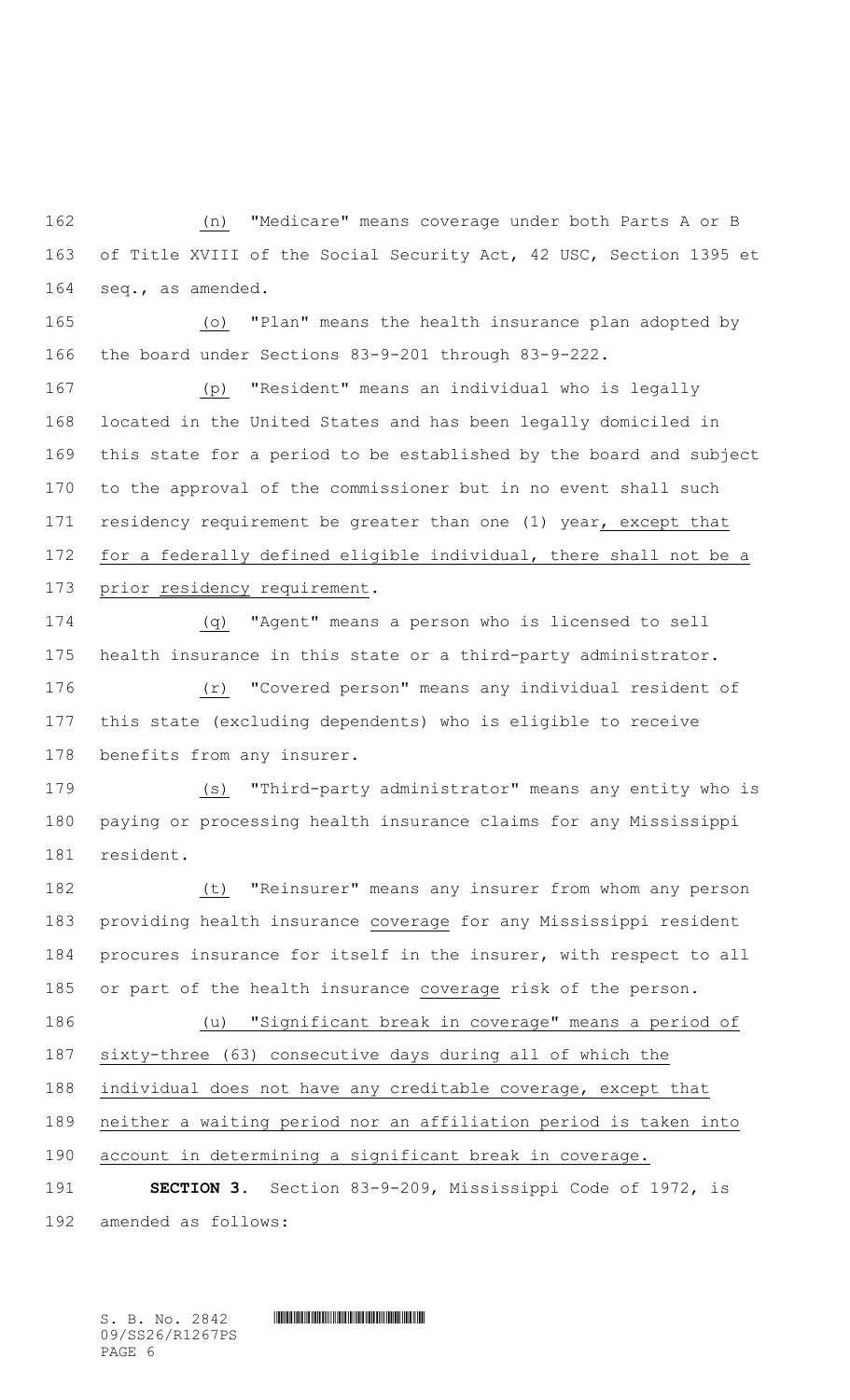83-9-209. (1) Any individual who is and continues to be a resident shall be eligible for coverage under this plan if evidence is provided of:

 (a) A notice of rejection or refusal to issue substantially similar insurance for health reasons by one (1) insurer;

 (b) A refusal by an insurer to issue insurance except with material underwriting restriction; or

 (c) A refusal by an insurer to issue insurance except at a rate exceeding the plan rate.

 (2) A federally defined eligible individual who has not experienced a significant break in coverage and who is and continues to be a resident shall be eligible for plan coverage.

 (3) The board shall develop a procedure for eligibility for coverage by the association for any natural person who changes his domicile to this state and who at the time domicile is established in this state is insured by an organization similar to the association. The eligible maximum lifetime benefits for such covered person shall not exceed the lifetime benefits available through the association, less any benefits received from a similar organization in the former domiciliary state.

 (4) The board shall promulgate a list of medical or health conditions for which a person shall be eligible for plan coverage without applying for health insurance coverage under subsection (1) of this section. Persons who can demonstrate the existence or history of any medical or health conditions on the list promulgated by the board shall not be required to provide the evidence specified in subsection (1) of this section. The list may be amended by the board from time to time as may be appropriate.

 (5) A person shall not be eligible for coverage under this plan if: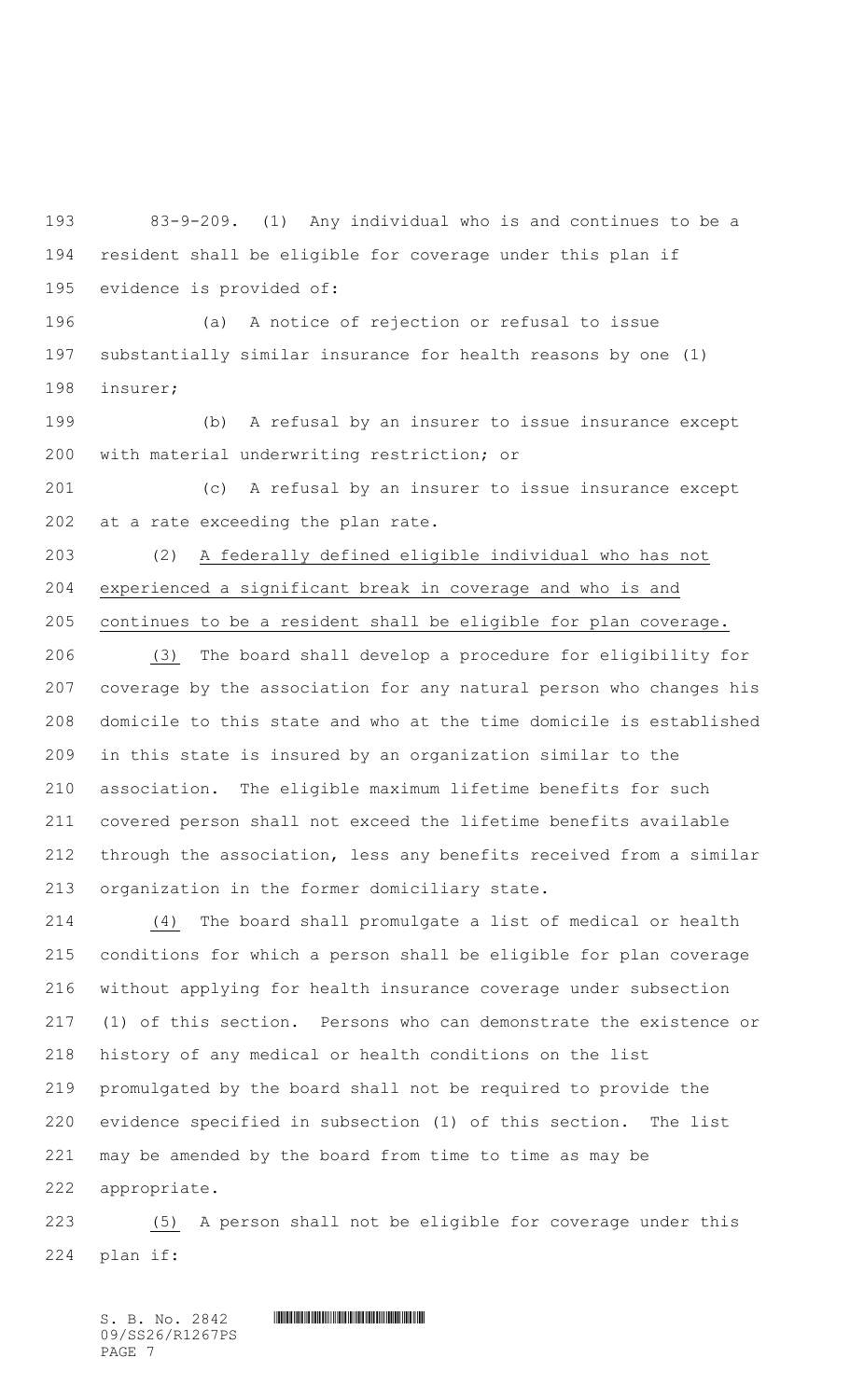(a) The person has or obtains health insurance coverage substantially similar to or more comprehensive than a plan policy, or would be eligible to have coverage if the person elected to obtain it; except that:

 (i) A person may maintain other coverage for the period of time the person is satisfying a preexisting condition waiting period under a plan policy; and

 (ii) A person may maintain plan coverage for the period of time the person is satisfying a preexisting condition waiting period under another health insurance policy intended to replace the plan policy.

 (b) The person is determined to be eligible for health care benefits under the Mississippi Medicaid Law, Section 43-13-101 et seq. or Medicare.

 (c) The person previously terminated plan coverage unless twelve (12) months have elapsed since the person's latest termination, except that this paragraph (c) shall not apply with respect to an applicant who is a federally defined eligible individual.

 (d) The plan has paid out One Million Dollars (\$1,000,000.00) in benefits on behalf of the person. The lifetime maximum shall be One Million Dollars (\$1,000,000.00).

 (e) The person is an inmate or resident of a public institution.

 (f) The person's premiums are paid for or reimbursed under any government sponsored program or by any government agency or health care provider, except as an otherwise qualifying full-time employee, or dependent thereof, of a government agency or health care provider.

(6) The coverage of any person shall cease:

 (a) On the date a person is no longer a resident of this state;

(b) Upon the death of the covered person;

 $S. B. No. 2842$  \*strategy and the strategy of  $S. B. NO. 2842$ 09/SS26/R1267PS PAGE 8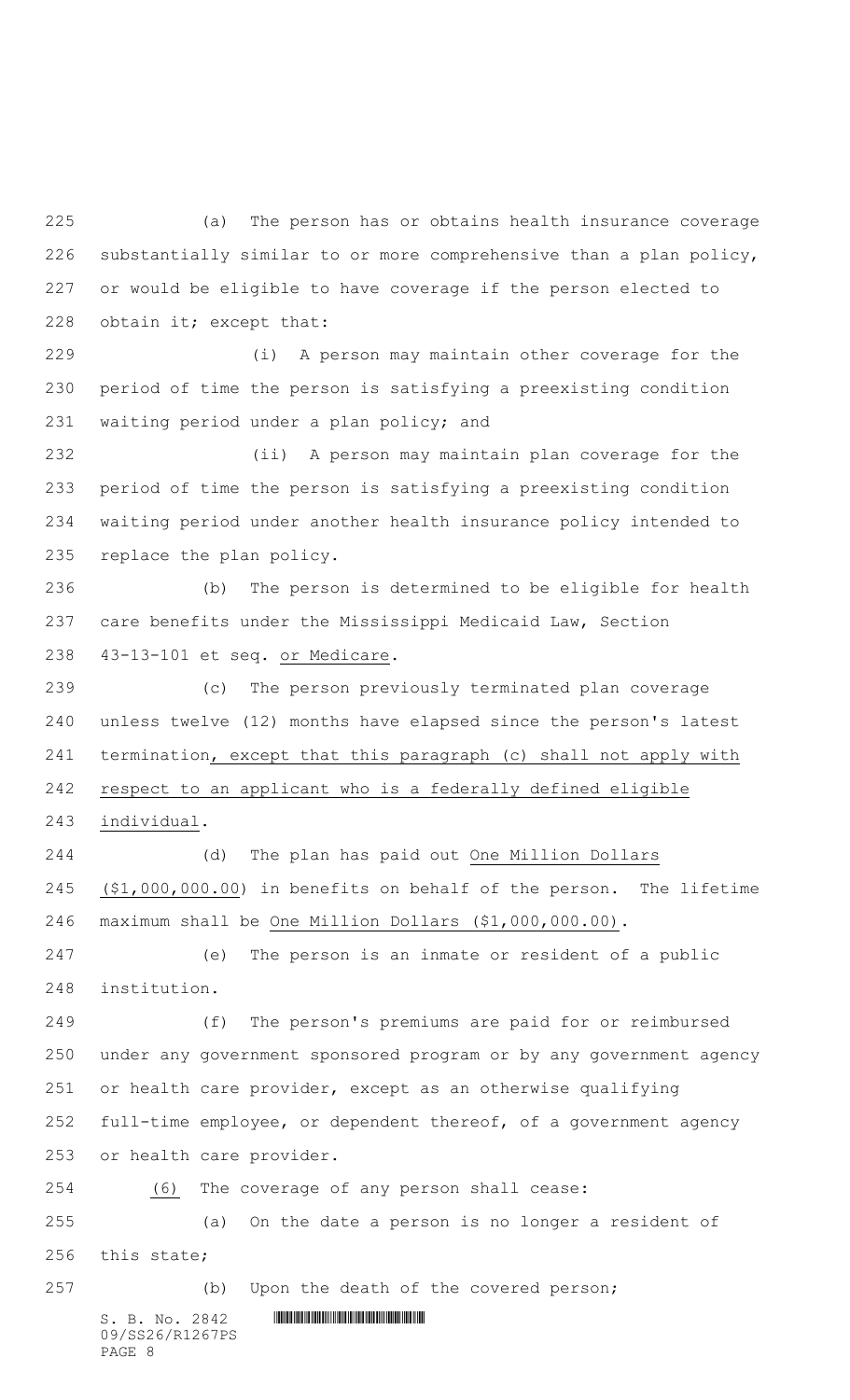(c) On the date state law requires cancellation of the policy; or

 (d) At the option of the association, thirty (30) days after the association makes any inquiry concerning the person's eligibility or place of residence to which the person does not reply.

 (7) The coverage of any person who ceases to meet the eligibility requirements of this section may be terminated immediately.

 (8) It shall constitute an unfair trade practice for any insurer, insurance agent or broker, employer or third-party administrator to refer an individual employee or a dependent of an individual employee to the association, or to arrange for an individual employee or a dependent of an individual employee to apply to the program, for the purpose of separating such employee or dependent from a group health benefits plan provided in connection with the employee's employment.

 **SECTION 4.** Section 83-9-211, Mississippi Code of 1972, is amended as follows:

 83-9-211. (1) There is created a nonprofit legal entity to be known as the "Comprehensive Health Insurance Risk Pool Association." All insurers, as a condition of doing business, shall be members of the association.

 (2) (a) The association shall operate subject to the supervision and approval of a nine-member board of directors consisting of:

 (i) Four (4) members appointed by the Insurance Commissioner. Two (2) of the commissioner's appointees shall be chosen from the general public and shall not be associated with the medical profession, a hospital or an insurer. One (1) appointee shall be representative of medical providers. One (1) appointee shall be representative of health insurance agents. Any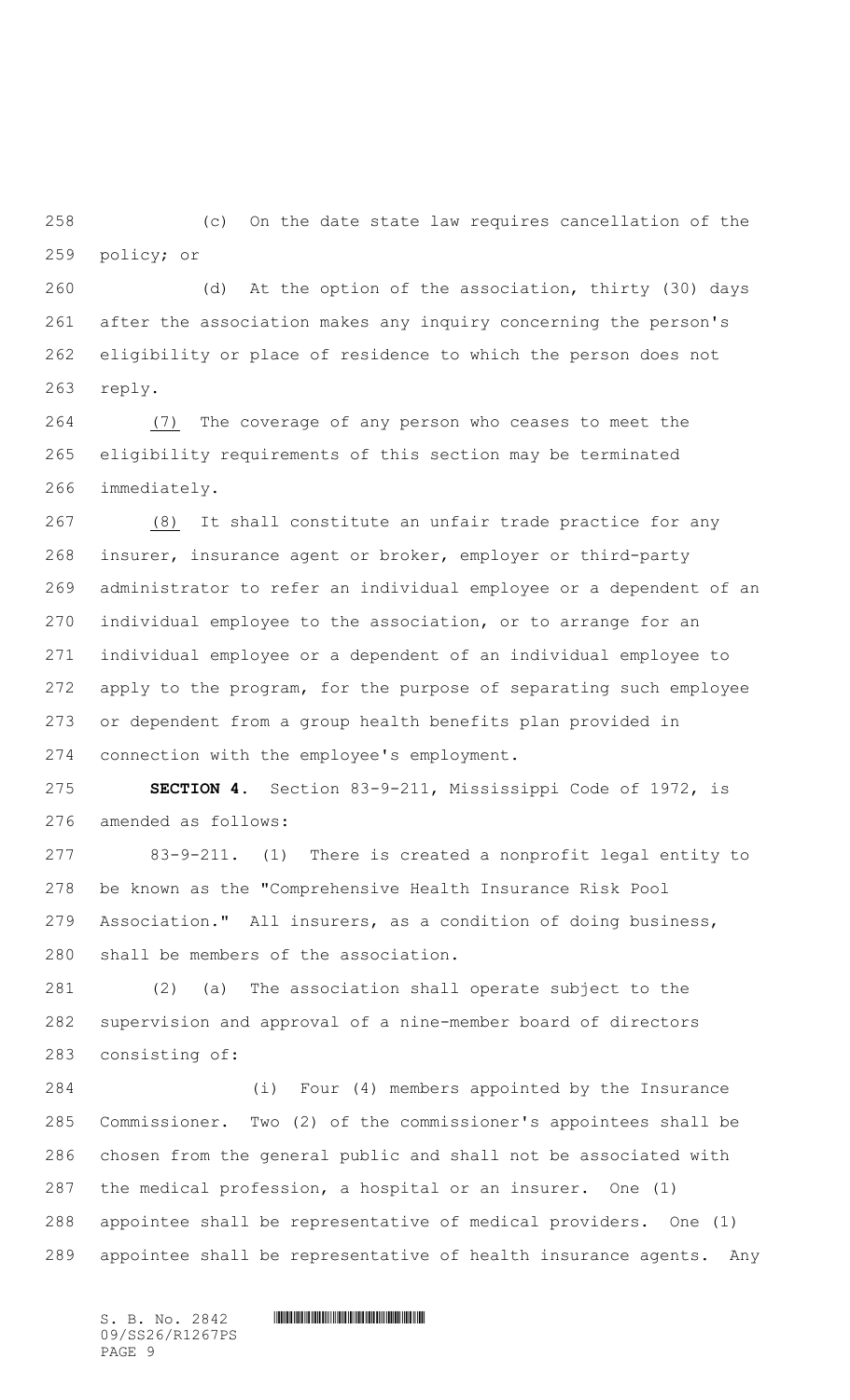board member appointed by the commissioner may be removed and replaced by him at any time without cause.

 (ii) Three (3) members appointed by the participating insurers, at least one (1) of whom is a domestic insurer.

 (iii) The Chair of the Senate Insurance Committee and the Chair of the House Insurance Committee, or their designees, who shall be nonvoting, ex officio members of the board.

 (iv) Of those members appointed by the Insurance Commissioner, one (1) shall serve for a term of one (1) year, two (2) for a term of two (2) years, and one (1) for a term of three (3) years. Of those members appointed by the participating insurers, one (1) shall serve for a term of one (1) year, one (1) shall serve for a term of two (2) years, and one (1) shall serve for a term of three (3) years. The appointing authority shall designate the period of service of each initial appointee at the time of appointment.

 (v) All terms after the initial term shall be for a period of three (3) years.

 (b) The board of directors shall elect one (1) of its members as chairman.

 (c) Board members may be reimbursed from monies of the association for actual and necessary expenses incurred by them as members in the manner and amount provided in Section 25-3-41, Mississippi Code of 1972, but shall not otherwise be compensated for their services.

 (3) The association shall adopt a plan in accordance with Sections 83-9-201 through 83-9-222 and submit its articles, bylaws and operating rules to the State Department of Insurance for approval. If the association fails to adopt such plan and suitable articles, bylaws and operating rules within ninety (90) 322 days after the appointment of the board, the State Department of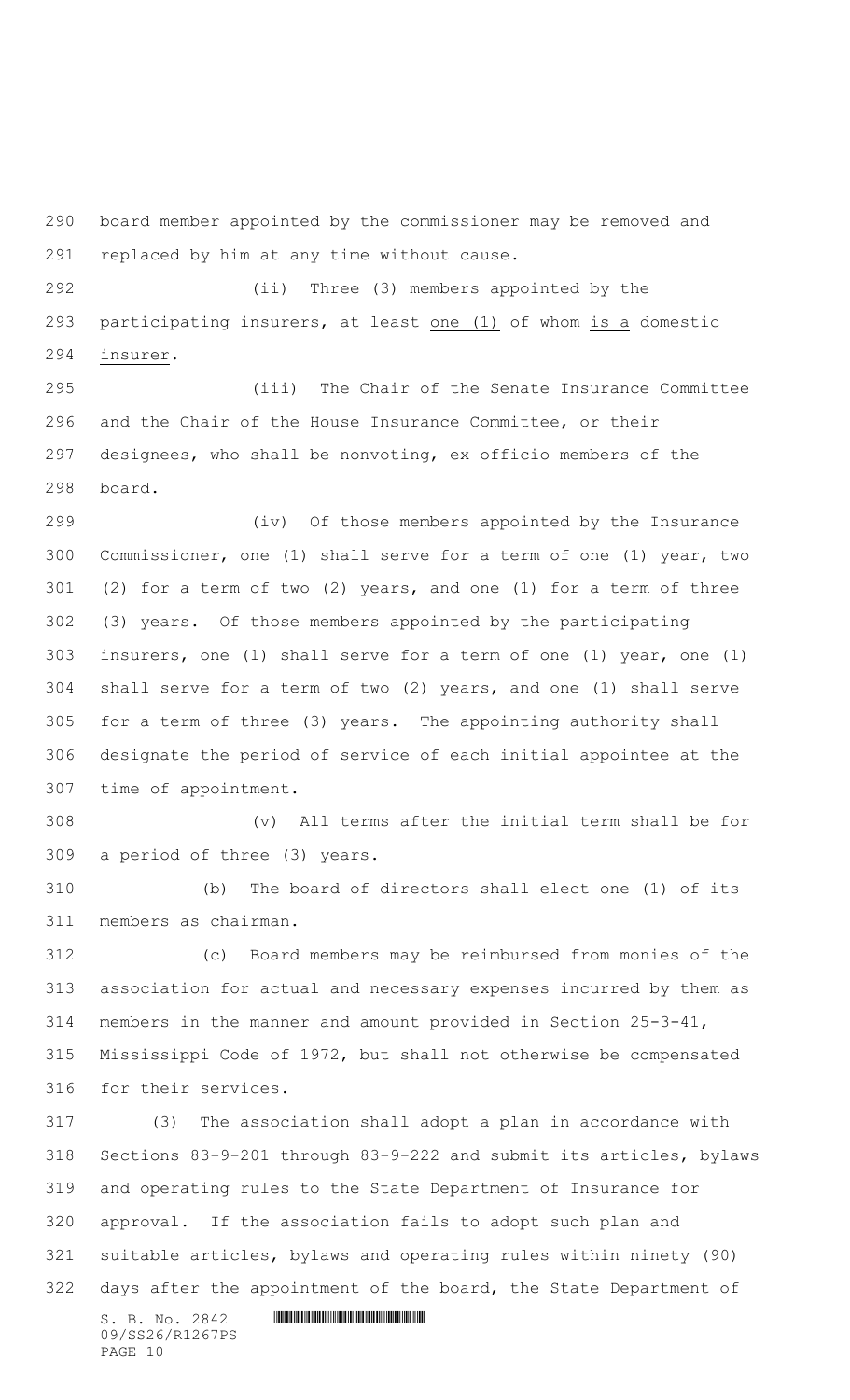Insurance shall adopt rules to effectuate the provisions of Sections 83-9-201 through 83-9-222; and such rules shall remain in effect until superseded by a plan and articles, bylaws and operating rules submitted by the association and approved by the State Department of Insurance.

 (4) Individual board members shall not be liable and shall be immune from suit at law or equity for any conduct performed in good faith and which is within the subject matter over which they have been given jurisdiction.

 **SECTION 5.** Section 83-9-213, Mississippi Code of 1972, is amended as follows:

83-9-213. (1) The association shall:

 (a) Establish administrative and accounting procedures for the operation of the association.

 (b) Establish procedures under which applicants and participants in the plan may have grievances reviewed by an impartial body and reported to the board.

 (c) Select an administering insurer in accordance with Section 83-9-215.

 $S. B. No. 2842$  **INNIFICANT IN A REPORT OF A REPORT OF A REPORT OF A REPORT OF A REPORT OF A REPORT OF A REPORT OF A REPORT OF A REPORT OF A REPORT OF A REPORT OF A REPORT OF A REPORT OF A REPORT OF A REPORT OF A REPORT OF**  (d) Collect the assessments provided in Section 83-9-217 from insurers and third-party administrators for claims paid under the plan and for administrative expenses incurred or estimated to be incurred during the period for which the assessment is made. The level of payments shall be established by the board. Assessments shall be collected pursuant to the plan of operation approved by the board. In addition to the collection of such assessments, the association shall collect an organizational assessment or assessments from all insurers as necessary to provide for expenses which have been incurred or are estimated to be incurred prior to receipt of the first calendar year assessments. Organizational assessments shall be equal in amount for all insurers, but shall not exceed One Hundred Dollars (\$100.00) per insurer for all such assessments. Assessments are

09/SS26/R1267PS PAGE 11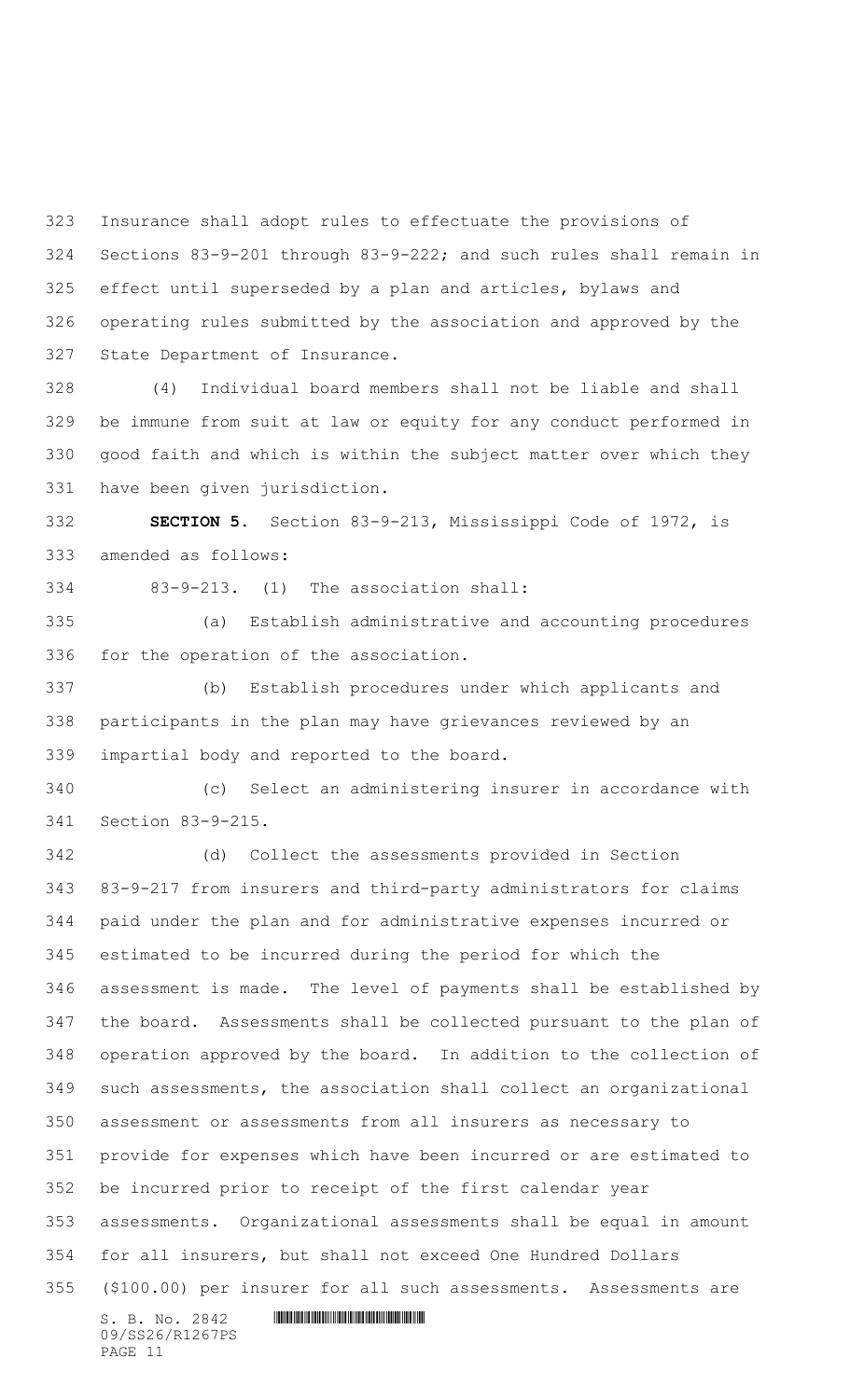due and payable within thirty (30) days of receipt of the assessment notice by the insurer.

 (e) Require that all policy forms issued by the association conform to standard forms developed by the association. The forms shall be approved by the State Department of Insurance.

 (f) Develop and implement a program to publicize the existence of the plan, the eligibility requirements for the plan, and the procedures for enrollment in the plan and to maintain public awareness of the plan.

(2) The association may:

 (a) Exercise powers granted to insurers under the laws of this state.

 (b) Take any legal actions necessary or proper for the recovery of any monies due the association under Sections 83-9-201 through 83-9-222. There shall be no liability on the part of and no cause of action of any nature shall arise against the Commissioner of Insurance or any of his staff, the administrator, the board or its directors, agents or employees, or against any participating insurer for any actions performed in accordance with Sections 83-9-201 through 83-9-222.

 (c) Enter into contracts as are necessary or proper to carry out the provisions and purposes of Sections 83-9-201 through 83-9-222, including the authority, with the approval of the commissioner, to enter into contracts with similar organizations of other states for the joint performance of common administrative functions or with persons or other organizations for the performance of administrative functions.

 (d) Sue or be sued, including taking any legal actions necessary or proper to recover or collect assessments due the association.

(e) Take any legal actions necessary to: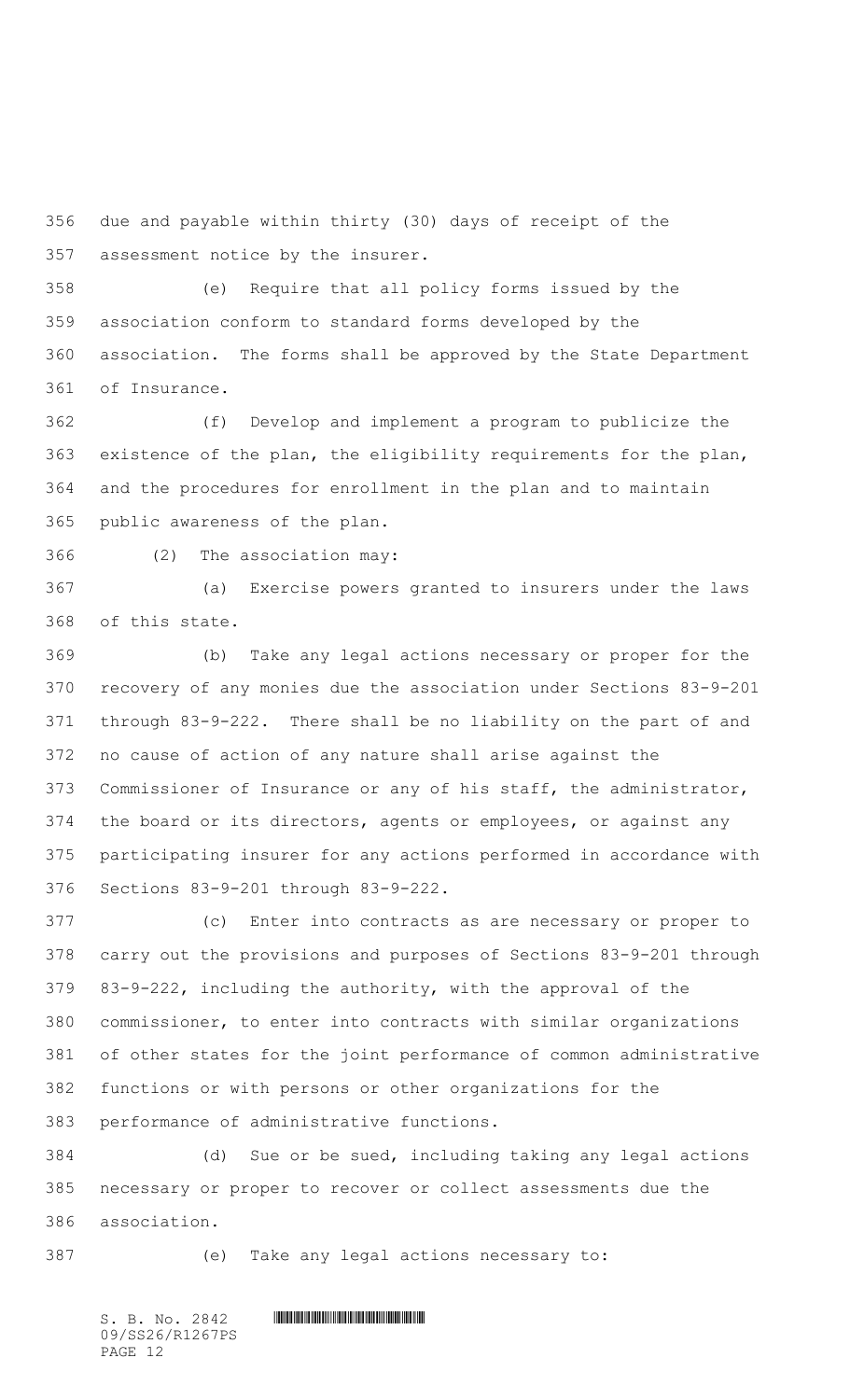(i) Avoid the payment of improper claims against the association or the coverage provided by or through the association.

 (ii) Recover any amounts erroneously or improperly paid by the association.

 (iii) Recover any amounts paid by the association as a result of mistake of fact or law.

 (iv) Recover other amounts due the association. (f) Establish, and modify from time to time as appropriate, rates, rate schedules, rate adjustments, expense allowances, agents' referral fees, claim reserve formulas and any other actuarial function appropriate to the operation of the association. Rates and rate schedules may be adjusted for appropriate factors such as age, sex and geographic variation in claim cost and shall take into consideration appropriate factors in accordance with established actuarial and underwriting practices.

 (g) Issue policies of insurance in accordance with the requirements of Sections 83-9-201 through 83-9-222.

 (h) Appoint appropriate legal, actuarial and other committees as necessary to provide technical assistance in the operation of the plan, policy and other contract design, and any other function within the authority of the association.

 (i) Borrow money to effect the purposes of the association. Any notes or other evidence of indebtedness of the association not in default shall be legal investments for insurers and may be carried as admitted assets.

 (j) Establish rules, conditions and procedures for reinsuring risks of member insurers desiring to issue plan coverages to individuals otherwise eligible for plan coverages in their own name. Provision of reinsurance shall not subject the 419 association to any of the capital or surplus requirements, if any, otherwise applicable to reinsurers.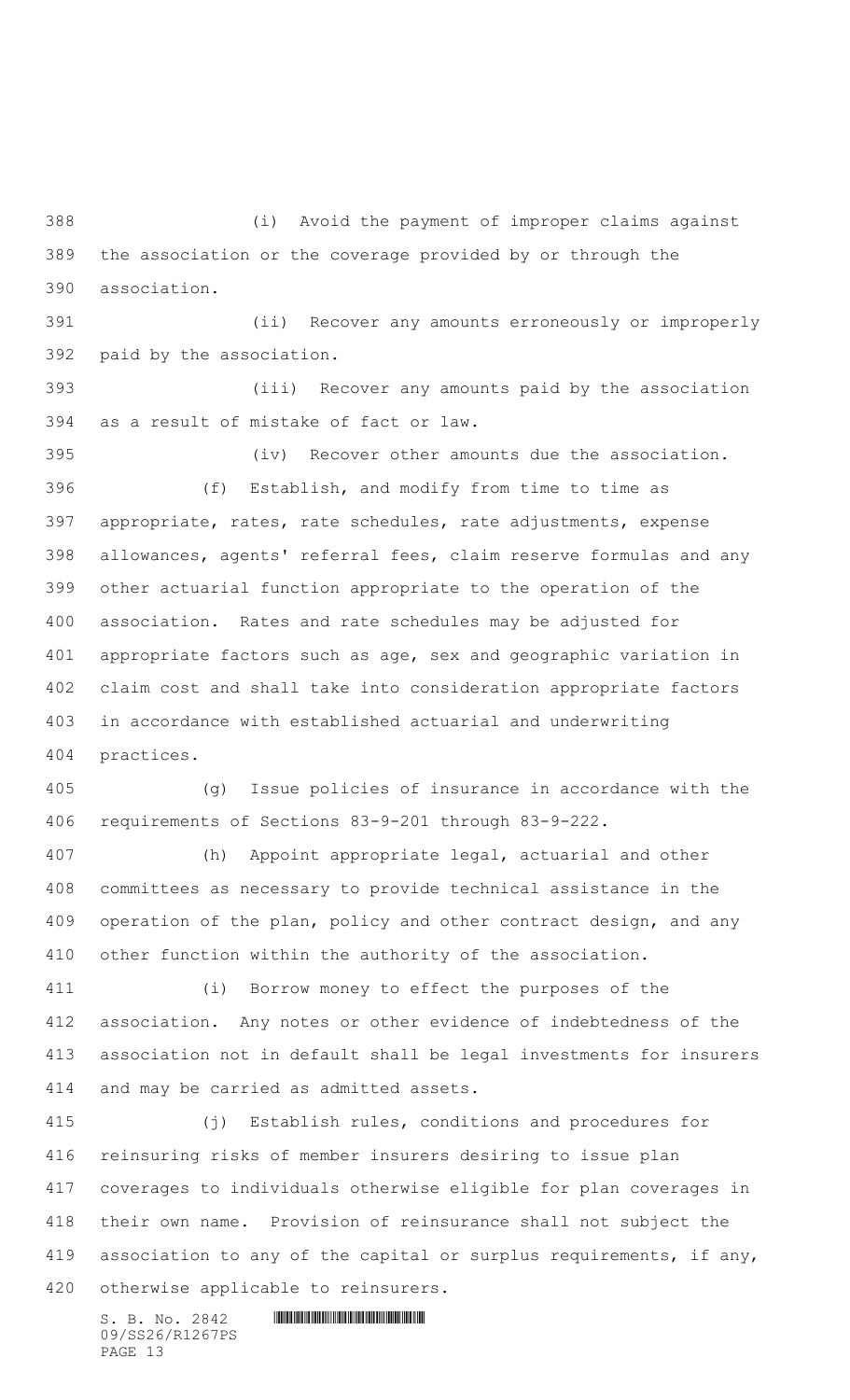(k) Prepare and distribute application forms and enrollment instruction forms to insurance producers and to the general public.

 (l) Provide for reinsurance of risks incurred by the association.

 (m) Issue additional types of health insurance policies to provide optional coverages, including Medicare supplemental health insurance.

 (n) Provide for and employ cost containment measures and requirements including, but not limited to, disease management programs and incentives for participation therein, preadmission screening, second surgical opinion, concurrent utilization review and individual case management for the purpose of making the benefit plan more cost effective.

 (o) Design, utilize, contract or otherwise arrange for the delivery of cost effective health care services, including establishing or contracting with preferred provider organizations, health maintenance organizations and other limited network provider arrangements.

 (p) Serve as a mechanism to provide health and accident insurance coverage to citizens of this state under any state or federal program designed to enable persons to obtain or maintain health insurance coverage.

 (3) The commissioner may, by rule, establish additional powers and duties of the board and may adopt such rules as are necessary and proper to implement Sections 83-9-201 through 83-9-222.

 (4) The State Department of Insurance shall examine and investigate the association and make an annual report to the Legislature thereon. Upon such investigation, the Commissioner of 451 Insurance, if he deems necessary, shall require the board: (a) to contract with an outside independent actuarial firm to assess the solvency of the association and for consultation as to the

 $S. B. No. 2842$  **INNIFICANT IN A REPORT OF A REPORT OF A REPORT OF A REPORT OF A REPORT OF A REPORT OF A REPORT OF A REPORT OF A REPORT OF A REPORT OF A REPORT OF A REPORT OF A REPORT OF A REPORT OF A REPORT OF A REPORT OF** 09/SS26/R1267PS PAGE 14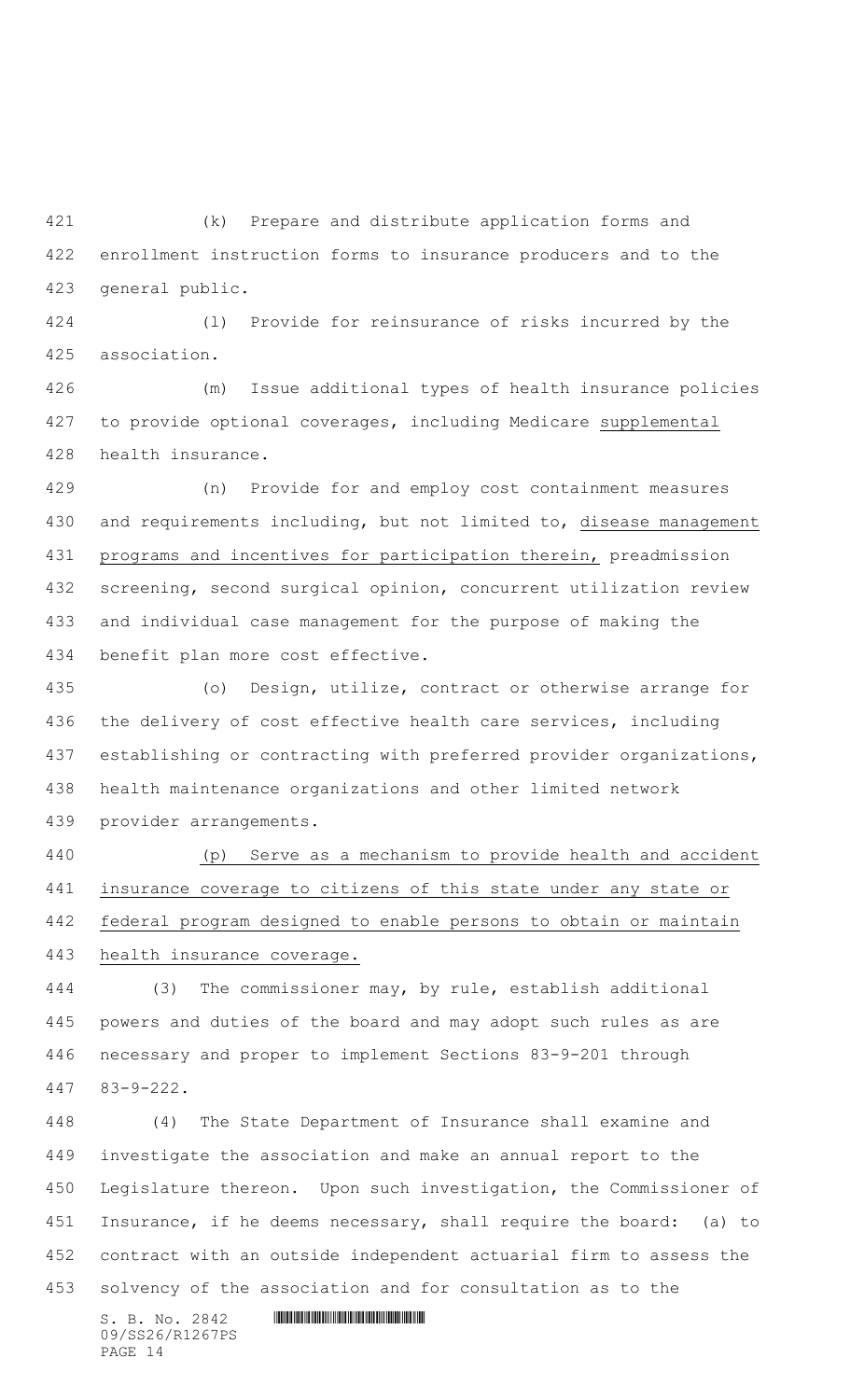sufficiency and means of the funding of the association, and the 455 enrollment in and the eligibility, benefits and rate structure of 456 the benefits plan to ensure the solvency of the association; and (b) to close enrollment in the benefits plan at any time upon a determination by the outside independent actuarial firm that funds of the association are insufficient to support the enrollment of additional persons. In no case shall the commissioner require such actuarial study any less than once every two (2) years.

 **SECTION 6.** Section 83-9-215, Mississippi Code of 1972, is amended as follows:

 83-9-215. (1) The board shall select an insurer, through a competitive bidding process, to administer the plan. The board shall evaluate bids submitted under this subsection based on criteria established by the board, which criteria shall include:

 (a) The insurer's proven ability to handle large group accident and health insurance.

 (b) The efficiency of the insurer's claims-paying procedures.

 (c) An estimate of total charges for administering the plan.

 (2) The administering insurer shall serve for a period of three (3) years. At least one (1) year prior to the expiration of each three-year period of service by an administering insurer, the board shall invite all insurers, including the current administering insurer, to submit bids to serve as the administering insurer for the succeeding three-year period. The selection of the administering insurer for the succeeding period shall be made at least six (6) months prior to the end of the current three-year period.

(3) The administering insurer shall:

 (a) Perform all eligibility and administrative claims-payment functions relating to the plan.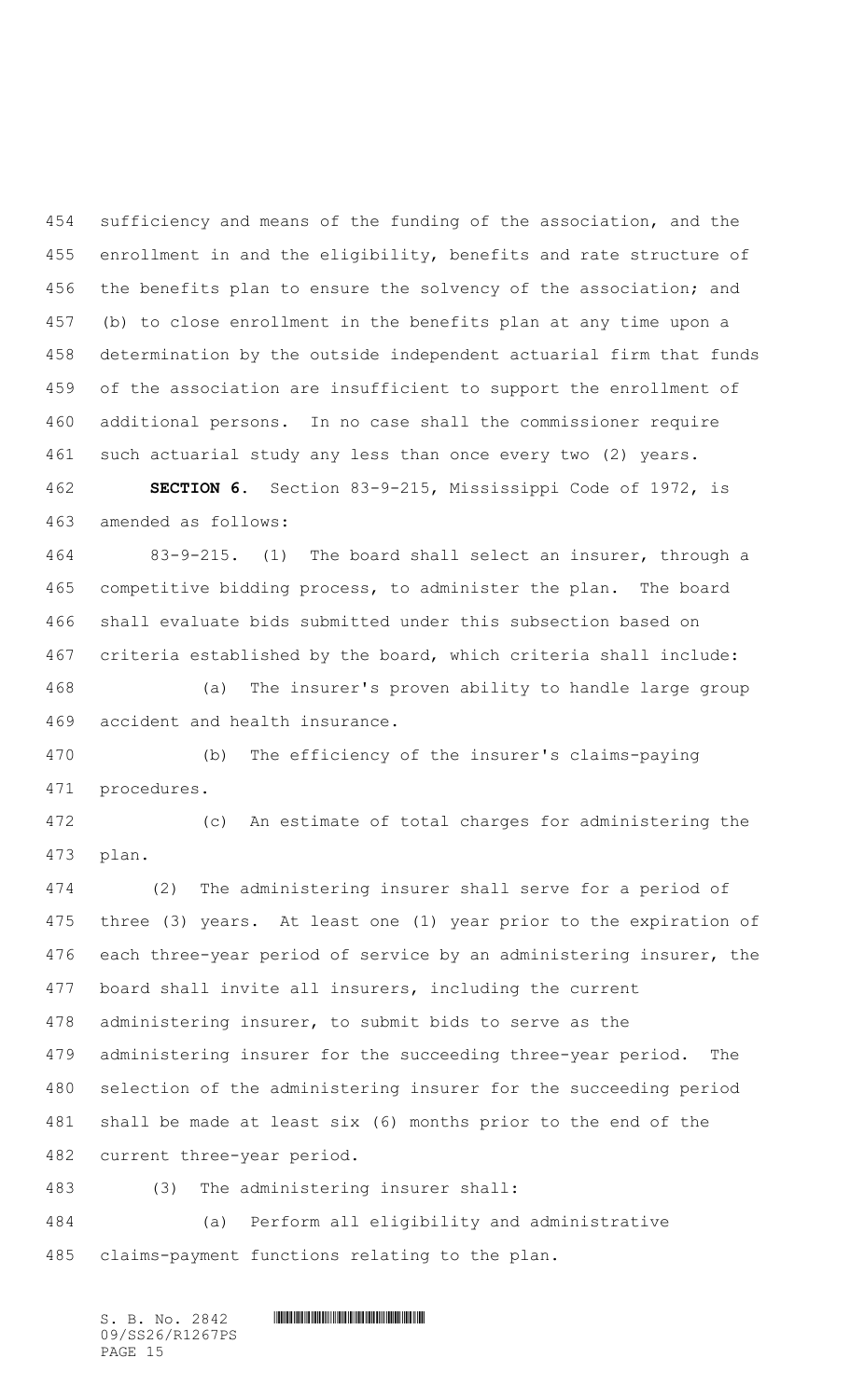(b) Pay an agent's referral fee as established by the board to each insurance agent who refers an applicant to the plan, if the applicant's application is accepted. The selling or marketing of plans shall not be limited to the administering insurer or its agents. The referral fees shall be paid by the administering insurer from monies received as premiums for the plan.

 (c) Establish a premium-billing procedure for collection of premiums from insured persons. Billings shall be made periodically as determined by the board.

 (d) Perform all necessary functions to assure timely payment of benefits to covered persons under the plan, including: (i) Making available information relating to the proper manner of submitting a claim for benefits under the plan and distributing forms upon which submissions shall be made.

 (ii) Evaluating the eligibility of each claim for payment under the plan.

 (iii) Notifying each claimant within forty-five (45) days after receiving a properly completed and executed proof of loss whether the claim is accepted, rejected or compromised.

 (iv) The board shall establish reasonable reimbursement amounts for any services covered under the benefit plans.

 (e) Submit regular reports to the board regarding the operation of the plan. The frequency, content and form of the reports shall be as determined by the board.

 (f) Following the close of each calendar year, determine net premiums, reinsurance premiums less administrative expense allowance, the expense of administration pertaining to the reinsurance operations of the association, and the incurred losses of the year and report this information to the association and the State Department of Insurance.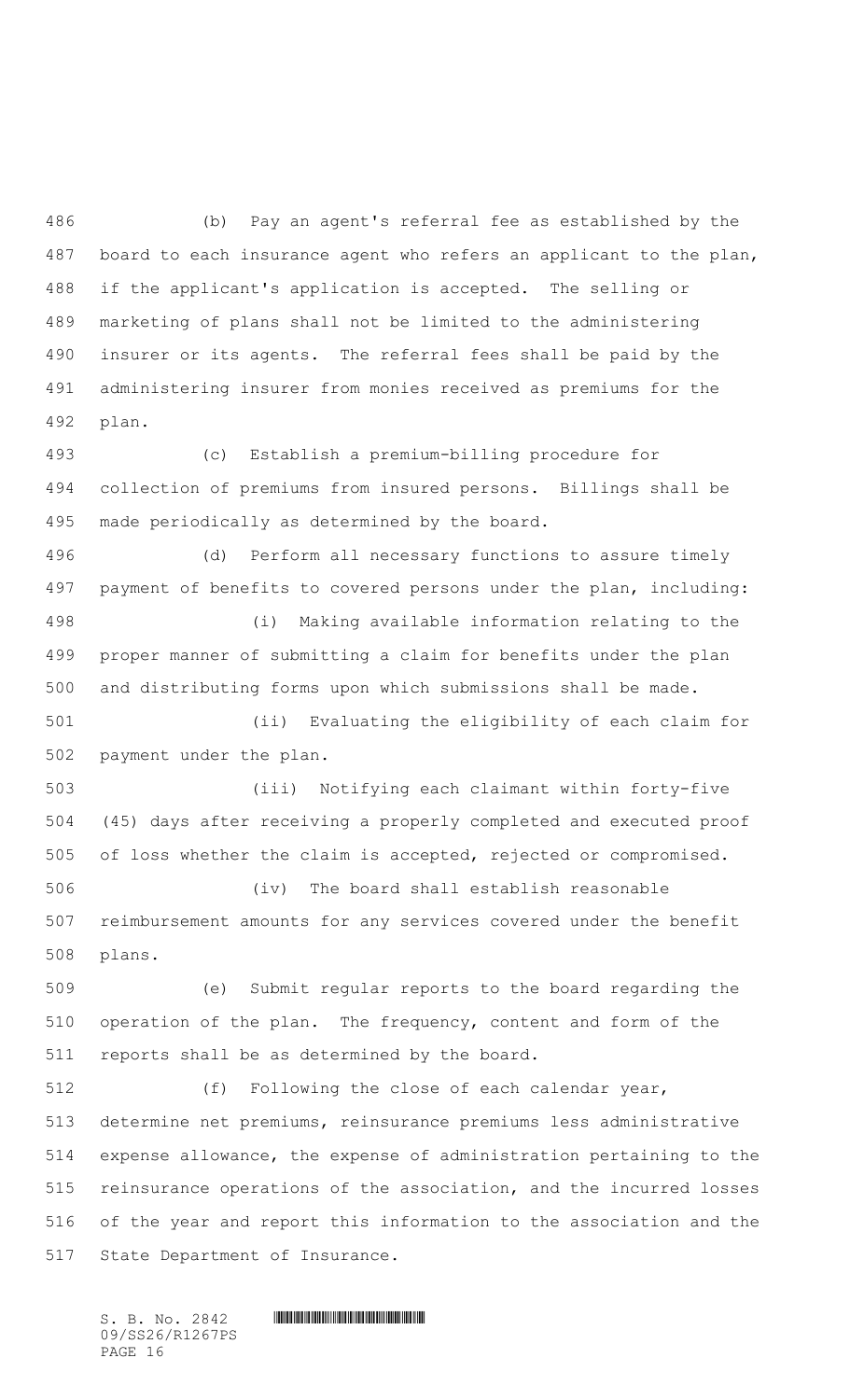(g) Pay claims expenses **\* \* \***. If the payments by the administering insurer for claims expenses exceed the portion of premiums allocated by the board for payment of claims expenses, the board shall provide the administering insurer with additional funds for payment of claims expenses.

 (4) (a) The administering insurer shall be paid, as provided in the contract of the association, for its direct and indirect expenses incurred in the performance of its services.

 (b) As used in this subsection, the term "direct and indirect expenses" includes that portion of the audited administrative costs, printing expenses, claims administration expenses, management expenses, building overhead expenses and other actual operating and administrative expenses of the administering insurer which are approved by the board as allocable to the administration of the plan and included in the bid specifications.

 **SECTION 7.** Section 83-9-217, Mississippi Code of 1972, is amended as follows:

 83-9-217. (1) For the purpose of providing the funds necessary to carry out the powers and duties of the association, the board of directors shall assess the member insurers at such time and for such amounts as the board finds necessary. Assessments shall be due not less than thirty (30) days after prior written notice to the member insurers and shall accrue interest at twelve percent (12%) per annum on and after the due date.

 (2) Each insurer shall be assessed an amount not to exceed Three Dollars (\$3.00) per covered person insured or reinsured by each insurer per month. There shall not be such assessment on any insurer on policies or contracts insuring federal or state employees.

 (3) The board shall make reasonable efforts designed to ensure that each covered person is counted only once with respect

 $S. B. No. 2842$  **INNIFICANT IN A REPORT OF A REPORT OF A REPORT OF A REPORT OF A REPORT OF A REPORT OF A REPORT OF A REPORT OF A REPORT OF A REPORT OF A REPORT OF A REPORT OF A REPORT OF A REPORT OF A REPORT OF A REPORT OF** 09/SS26/R1267PS PAGE 17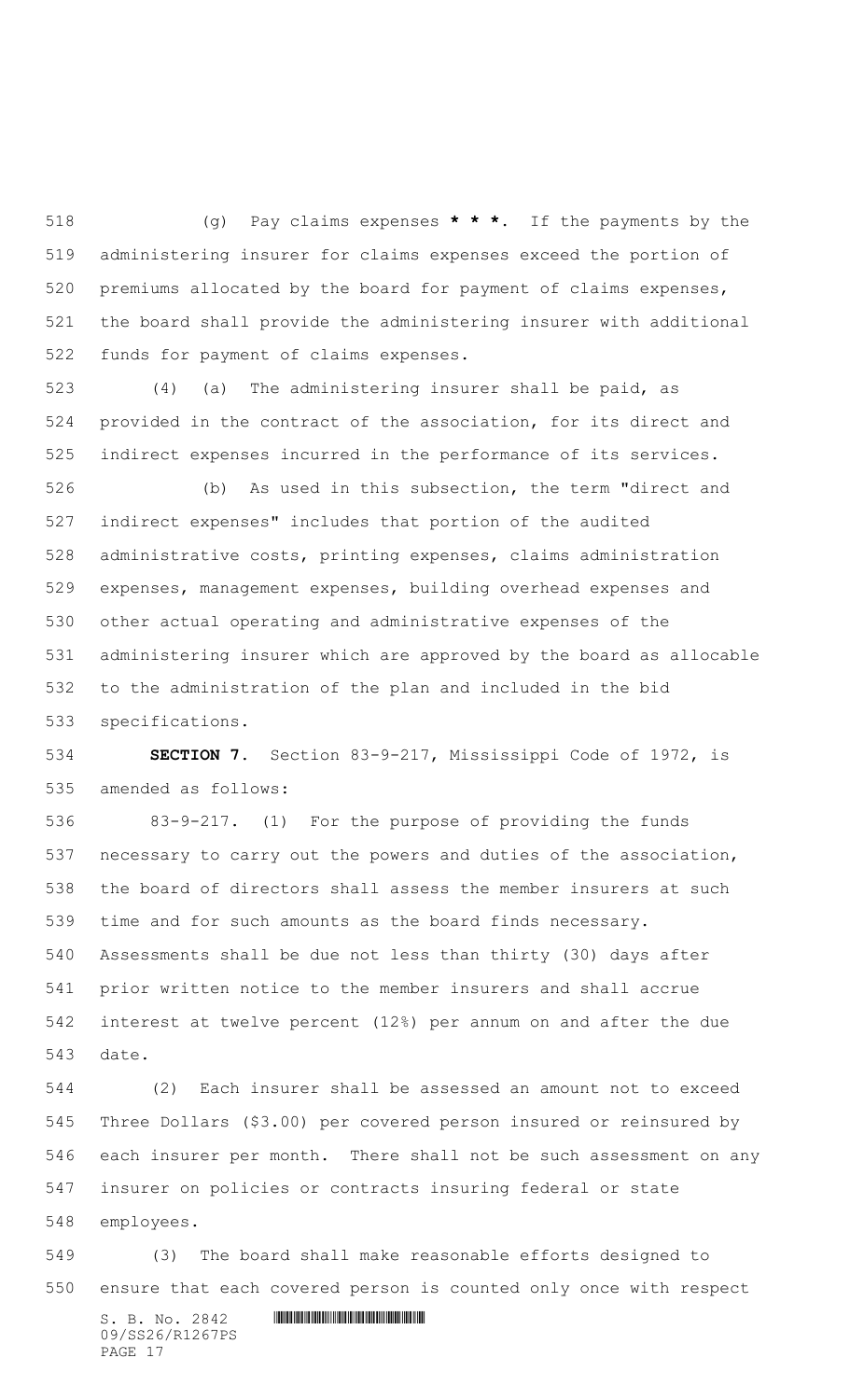551 to any assessment. For that purpose, the board shall require each insurer that obtains excess or stoploss insurance to include in its count of covered persons all individuals whose coverage is insured (including by way of excess or stoploss coverage) in whole or part. The board shall allow a reinsurer to exclude from its number of covered persons those who have been counted by the primary insurer or by the primary reinsurer or primary excess or stoploss insurer for the purpose of determining its assessment under this subsection.

 (4) Each insurer's assessment may be verified by the board based on annual statements and other reports deemed to be necessary by the board. The board may use any reasonable method of estimating the number of covered persons of an insurer if the specific number is unknown.

 (5) If assessments and other receipts by the association, board or administering insurer exceed the actual losses and administrative expenses of the plan, the excess shall be held at interest and used by the board to offset future losses or to reduce plan premiums.

 As used in this subsection, the term "future losses" includes reserves for claims incurred but not reported.

 (6) The commissioner may suspend or revoke, after notice and hearing, the certificate of authority to transact insurance in this state of any member insurer which fails to pay an assessment or otherwise file any report or furnish information required to be filed with the board pursuant to the board's direction that the 577 board determines is necessary in order for the board to perform its duties under this section. As an alternative, the commissioner may levy a forfeiture on any member insurer which fails to pay an assessment when due. Such forfeiture shall not exceed five percent (5%) of the unpaid assessment per month, but no forfeiture shall be less than One Hundred Dollars (\$100.00) per month.

 $S. B. No. 2842$  **INNIFICANT IN A REPORT OF A REPORT OF A REPORT OF A REPORT OF A REPORT OF A REPORT OF A REPORT OF A REPORT OF A REPORT OF A REPORT OF A REPORT OF A REPORT OF A REPORT OF A REPORT OF A REPORT OF A REPORT OF** 09/SS26/R1267PS PAGE 18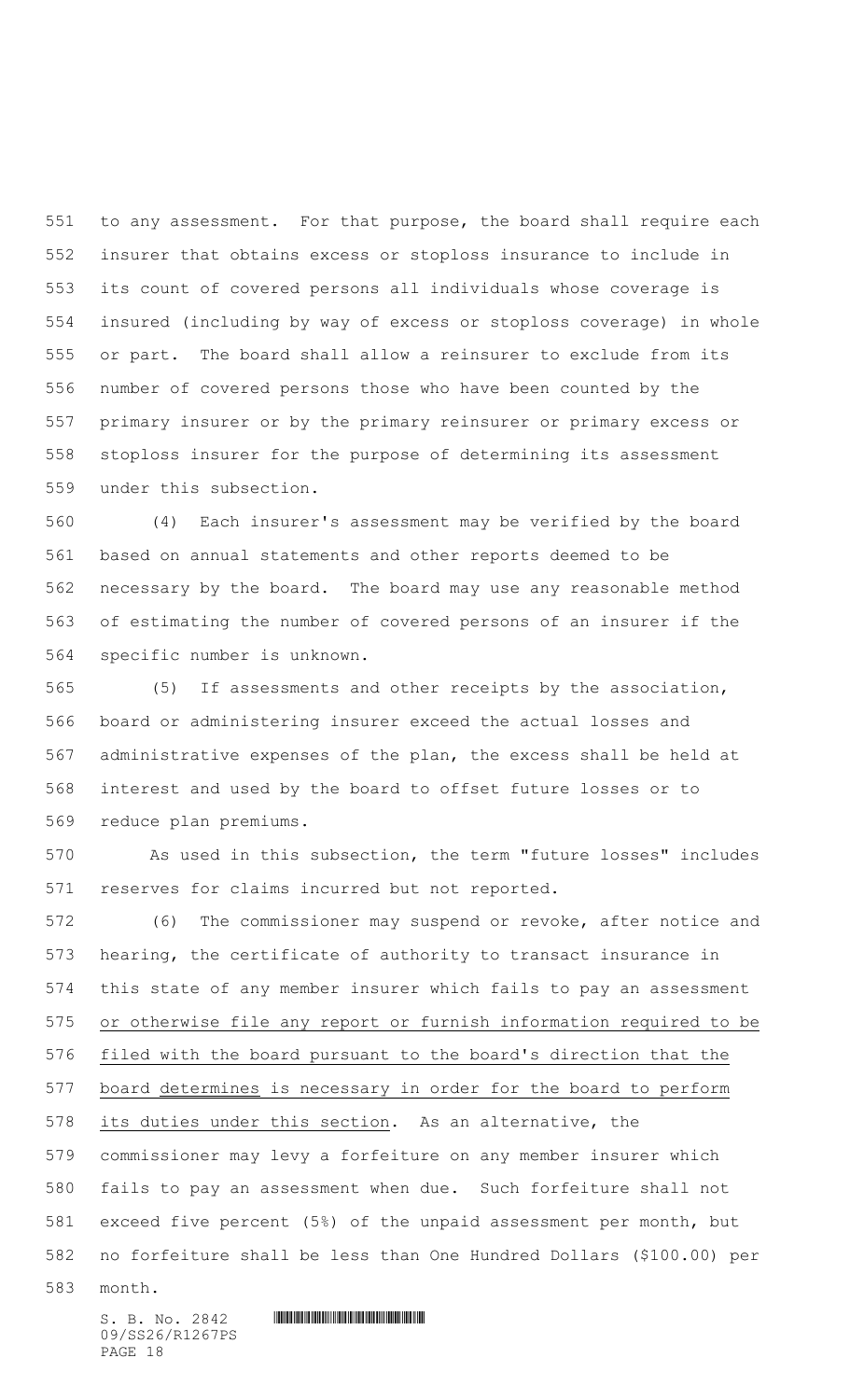**SECTION 8.** Section 83-9-221, Mississippi Code of 1972, is amended as follows:

83-9-221. (1) **Coverage offered.**

 (a) The plan shall offer in an annually renewable policy the coverage specified in this section for each eligible person.

 (b) If an eligible person is also eligible for Medicare coverage, the plan shall not pay or reimburse any person for expenses paid by Medicare.

 (c) Any person whose health insurance coverage is involuntarily terminated for any reason other than nonpayment of premium may apply for coverage under the plan. If such coverage is applied for within sixty-three (63) days after the involuntary termination and if premiums are paid for the entire period of coverage, the effective date of the coverage shall be the date of termination of the previous coverage.

 (2) **Major medical expense coverage.** The plan shall offer major medical expense coverage to every eligible person who is not eligible for Medicare. The coverage to be issued by the plan, its schedule of benefits, exclusions and other limitations shall be established by the board and may be amended from time to time subject to the approval of the commissioner.

 (3) In establishing the plan coverage, the board shall take into consideration the levels of health insurance coverage provided in the state and medical economic factors as may be deemed appropriate; and promulgate benefit levels, deductibles, coinsurance factors, exclusions and limitations determined to be generally reflective of and commensurate with health insurance coverage provided through a representative number of large employers in the state.

 (4) Rates for coverages issued by the association may not be unreasonable in relation to the benefits provided, the risk experience and the reasonable expenses of providing the coverage.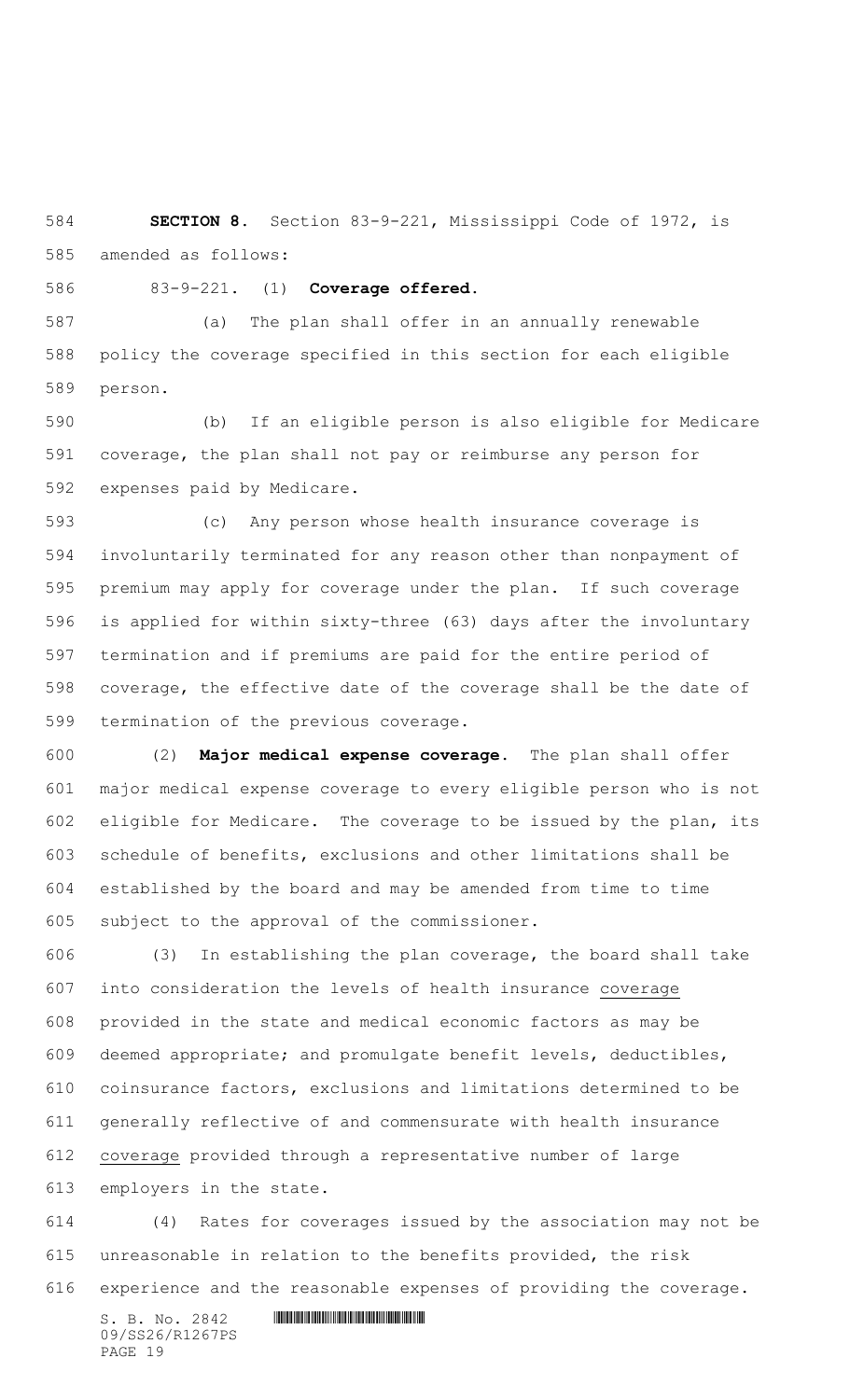(a) Separate schedules of premium rates based on age may apply for individual risks.

 (b) Rates are subject to approval by the State Department of Insurance.

 (c) Standard risk rates for coverages issued by the association shall be established by the association, subject to approval by the department, using reasonable actuarial techniques, and shall reflect anticipated experiences and expenses of such coverages for standard risks.

 (d) The rating plan established by the association shall initially provide for rates equal to one hundred fifty percent (150%) of the average standard risk rates. Any changes in the initial rates shall be based on experience of the plan and shall reflect reasonably anticipated losses and expenses.

 (e) No rate shall exceed one hundred seventy-five percent (175%) of the standard risk rate.

 (5) **Preexisting conditions.** (a) An association policy may contain provisions under which coverage is excluded during a period of twelve (12) months following the effective date of coverage with respect to a given covered individual for any preexisting condition, as long as:

 (i) The condition manifested itself within a period of six (6) months before the effective date of coverage; (ii) Medical advice or treatment was recommended

 or received within a period of six (6) months before the effective date of coverage.

## (b) No preexisting condition exclusion shall be applied

to a federally defined eligible individual.

## (6) **Other sources primary.**

 (a) The association shall be payer of last resort of benefits whenever any other benefit or source of third-party payment is available. The coverage provided by the association shall be considered excess coverage, and benefits otherwise